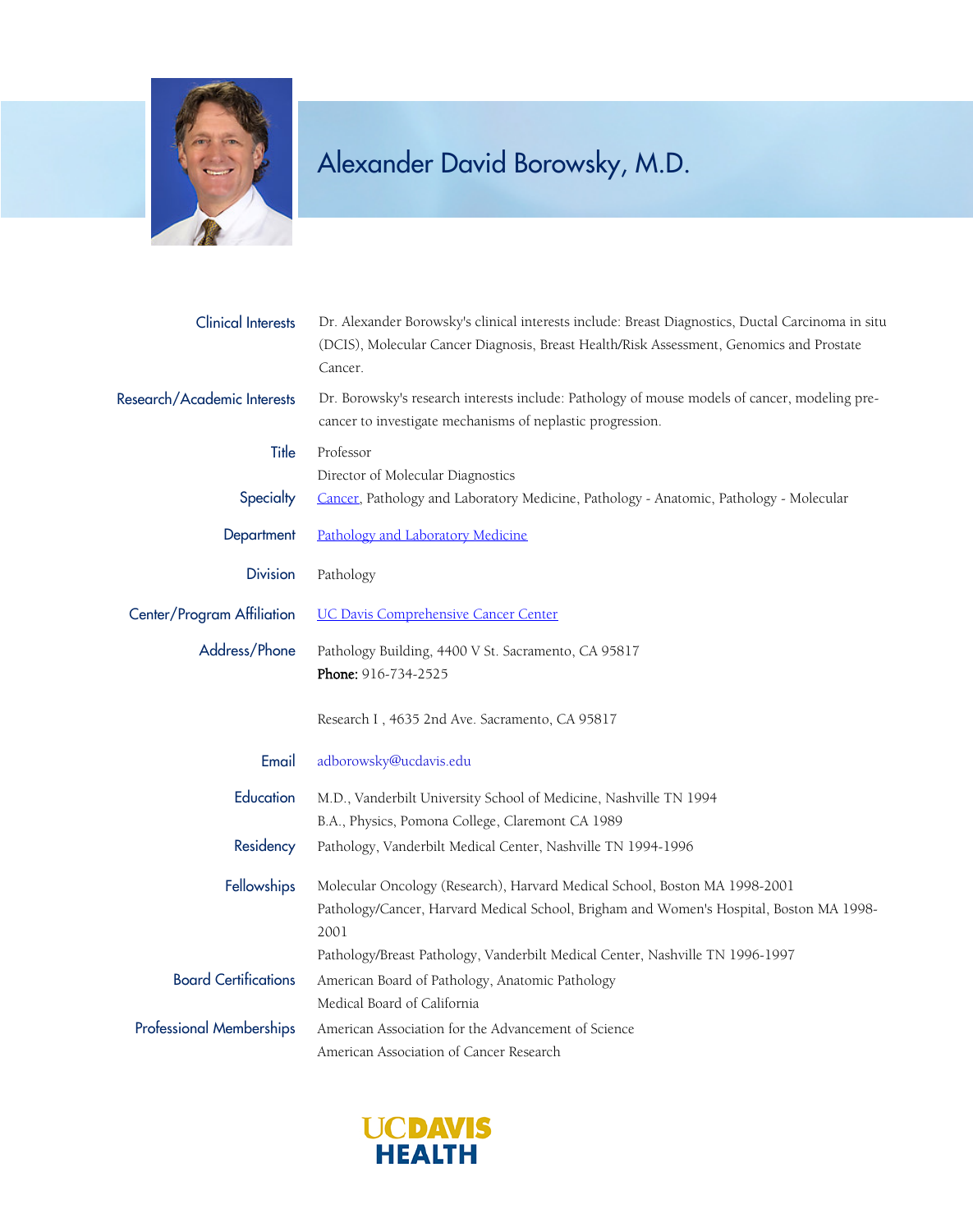

|                                   | College of American Pathologists                                                                |
|-----------------------------------|-------------------------------------------------------------------------------------------------|
|                                   | United States and Canadian Academy of Pathology                                                 |
| <b>Honors and Awards</b>          | Selection Committee for the AACR Distinguished Lecture in Breast Cancer Research Annual Award,  |
|                                   | 2018, 2019, 2020, 2021                                                                          |
|                                   | Thriving Pink Community Service Award, 2020                                                     |
|                                   | Josie King Hero Award, Awarded to the Molecular Diagnostics Laboratory for outstanding          |
|                                   | service in bringing up COVID testing, 2020                                                      |
|                                   | Prostate Cancer Foundation Movember Challenge Award, HongWu Chen (Project Lead): Targeting      |
|                                   | RORg with Novel Therapeutics for Lethal Prostate Cancer, 2016                                   |
|                                   | Dean's Team Award for Excellence in Research, UC Davis School of Medicine, 2015                 |
| <b>Select Recent Publications</b> | Huilgol YS, Keane H, Shieh Y, Hiatt RA, Tice JA, Madlensky L, Sabacan L, Fiscalini AS, Ziv E,   |
|                                   | Acerbi I, Che M, Anton-Culver H, Borowsky AD, Hunt S, Naeim A, Parker BA, van 't Veer LJ;       |
|                                   | Athena Breast Health Network Investigators and Advocate Partners, Esserman LJ. Elevated risk    |
|                                   | thresholds predict endocrine risk-reducing medication use in the Athena screening registry. NPJ |
|                                   | Breast Cancer. 2021 Aug 3;7(1):102. doi:10.1038/s41523-021-00306-9. PMID:34344894.              |

Ginzel JD, Acharya CR, Lubkov V, Mori H, Boone PG, Rochelle LK, Roberts WL, Everitt JI, Hartman ZC, Crosby EJ, Barak LS, Caron MG, Chen JQ, Hubbard NE, Cardiff RD, Borowsky AD, Lyerly HK, Snyder JC. HER2 Isoforms Uniquely Program Intratumor Heterogeneity and Predetermine Breast Cancer Trajectories During the Occult Tumorigenic Phase. Mol Cancer Res. 2021 Oct;19(10):1699-1711. doi:10.1158/1541-7786.MCR-21-0215. Epub 2021 Jun 15. PMID: 34131071.

Vogel CFA, Lazennec G, Kado SY, Dahlem C, He Y, Castaneda A, Ishihara Y, Vogeley C, Rossi A, Haarmann-Stemmann T, Jugan J, Mori H, Borowsky AD, La Merrill MA, Sweeney C. Targeting the Aryl Hydrocarbon Receptor Signaling Pathway in Breast Cancer Development. Front Immunol. 2021 Mar 8;12:625346. doi:10.3389/fimmu.2021.625346. PMID:33763068.

Mori H, Bolen J, Schuetter L, Massion P, Hoyt CC, VandenBerg S, Esserman L, Borowsky AD, Campbell MJ. Characterizing the Tumor Immune Microenvironment with Tyramide-Based Multiplex Immunofluorescence. J Mammary Gland Biol Neoplasia. 2020 Dec;25(4):417-432. doi:

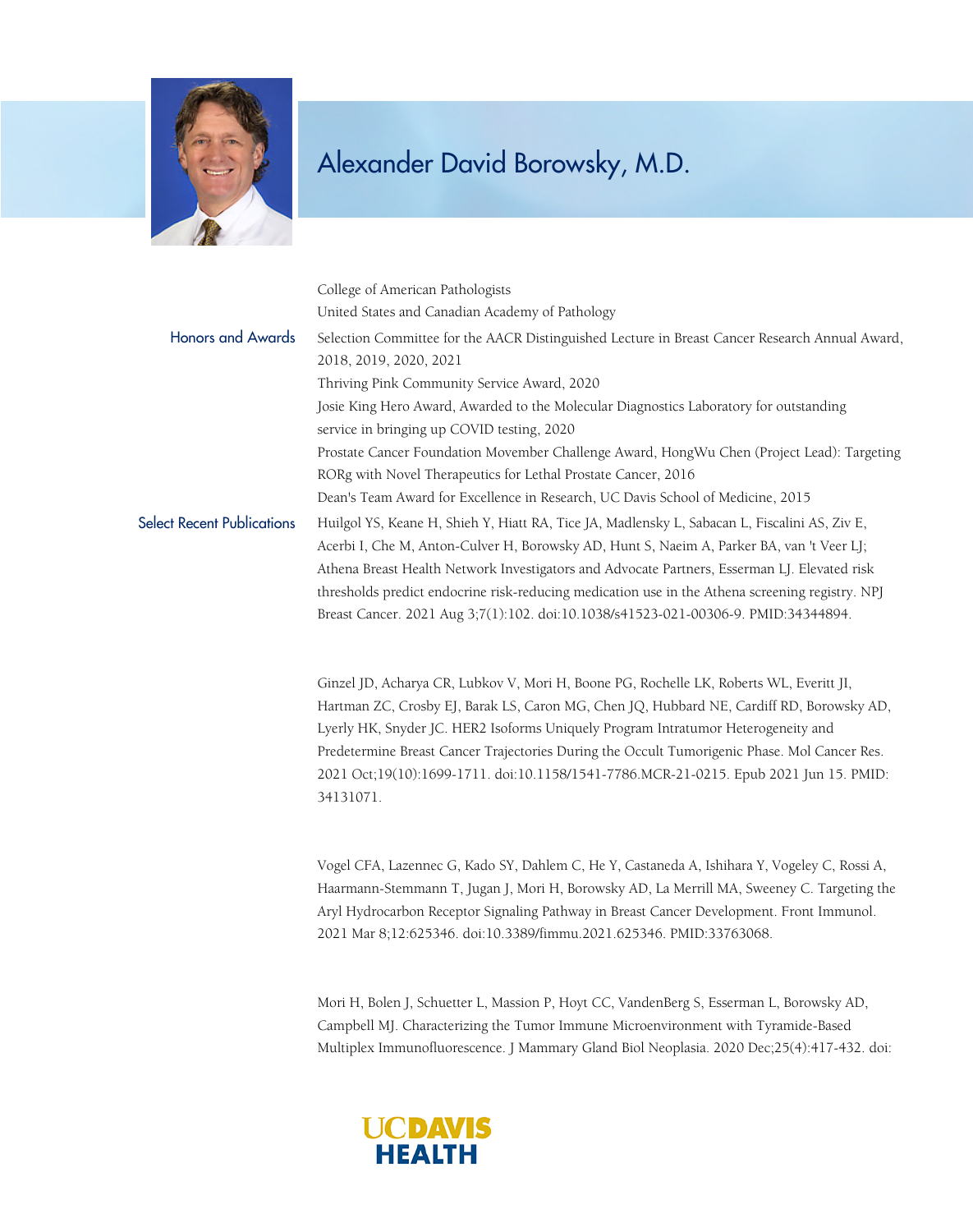

10.1007/s10911-021-09479-2. Epub 2021 Feb 15. PMID:33590360.

Zhang H, Tang WL, Kheirolomoom A, Fite BZ, Wu B, Lau K, Baikoghli M, Raie MN, Tumbale SK, Foiret J, Ingham ES, Mahakian LM, Tam SM, Cheng RH, Borowsky AD, Ferrara KW. Development of thermosensitive resiquimod-loaded liposomes for enhanced cancer immunotherapy. J Control Release. 2021 Feb10;330:1080-1094. doi:10.1016/j.jconrel.2020.11.013. Epub 2020 Nov 13. PMID:33189786.

Fite BZ, Wang J, Kare AJ, Ilovitsh A, Chavez M, Ilovitsh T, Zhang N, Chen W, Robinson E, Zhang H, Kheirolomoom A, Silvestrini MT, Ingham ES, Mahakian LM, Tam SM, Davis RR, Tepper CG, Borowsky AD, Ferrara KW. Immune modulation resulting from MR-guided high intensity focused ultrasound in a model of murine breast cancer. Sci Rep. 2021 Jan 13;11(1):927. doi:10.1038 /s41598-020-80135-1.PMID:33441763.

Nachmanson D, Steward J, Yao H, Officer A, Jeong E, O'Keefe TJ, Hasteh F, Jepsen K, Hirst GL, Esserman LJ, Borowsky AD, Harismendy O. Mutational profiling of micro-dissected pre-malignant lesions from archived specimens. BMC Med Genomics. 2020 Nov 18;13(1):173. doi:10.1186 /s12920-020-00820-y. PMID:33208147.

Bacorn C, Kim E, Borowsky AD, Lin LK. Previously undiagnosed neuroendocrine tumour mimicking breast cancer metastasis to the orbit. BMJ Case Rep. 2020 May 20;13(5):e234629. doi: 10.1136/bcr-2020-234629. PMID:32439746.

McNamara G, Lucas J, Beeler JF, Basavanhally A, Lee G, Hedvat CV, Baxi VA, Locke D, Borowsky A, Levenson R. New Technologies to Image Tumors. Cancer Treat Res. 2020;180:51-94. doi: 10.1007/978-3-030-38862-1\_2. PMID:32215866.

Moon H, White AC, Borowsky AD. New insights into the functions of Cox-2 in skin and esophageal malignancies. Exp Mol Med. 2020 Apr;52(4):538-547. doi:10.1038/s12276-020-0412-